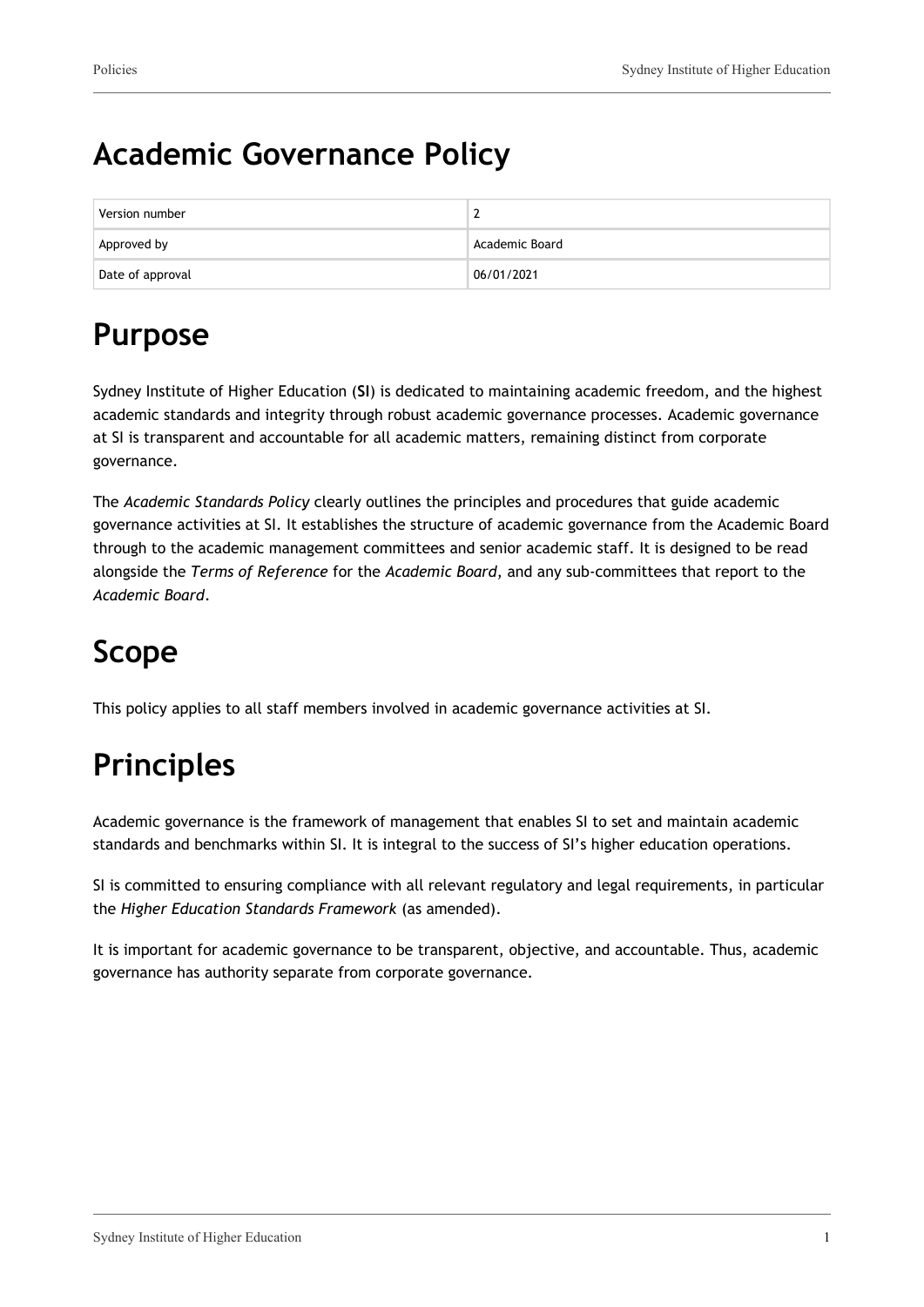In order to establish this separation, the *Academic Board* and *Corporate Governance Board* have been established with separate decision-making powers. While the *Academic Board* advises the *Corporate Governance Board* as appropriate, the *Corporate Governance Board* shall not override decisions made by the *Academic Board* regarding academic matters within its remit.

### **Procedures**

#### *Establishing a framework for academic governance*

#### *The Corporate Governance Board*

The *Corporate Governance Board* is given responsibility for oversight over higher education and is accountable for ensuring compliance with regulatory frameworks, that quality of education delivered is assured, that risks to higher education are mitigated, and the operation remains financially able to carry out its academic and regulatory obligations. It is essential that SI maintains separation and appropriate cooperation between corporate and academic matters. Hence, the *Corporate Governance Board* works with the *Academic Board* on appropriate matters such as:

- Ensuring that long-term academic goals align with the SI mission and goals
- Ensuring that SI has the infrastructure and resources to provide existing programs
- Approving staff time to undertake full program proposals for the *Academic Board* to consider
- Reviewing reports submitted by the *Academic Board* to maintain adequate oversight of risks and ensure strategic planning is informed
- Workforce planning.

For more information regarding the *Corporate Governance Board*, please refer to the *SI Corporate Governance Board Terms of Reference* and the *Corporate Governance Policy.*

#### *The Academic Board*

The *Academic Board* is the highest authority on all academic matters, as delegated by the *Corporate Governance Board*. It is responsible for setting academic standards and ensuring the highest quality of learning and teaching at SI.

The *Academic Board* must be established under a Terms of Reference that is reviewed and approved by the *Corporate Governance Board* at least every three years.

The *Academic Board* must, at all times, keep true and accurate records of its activities and decisions.

SI will ensure that membership of the *Academic Board* is at all times compliant with relevant legal and regulatory frameworks. The *Academic Board* will include experienced internal academic staff, external academic expertise, and student representation (one from the general student body and, where possible, one representing the ATSIC student body). SI acknowledges its responsibilities under the *Workplace Gender Equality Act 2012* and thus strives to promote a gender balance on all boards and committees.

The roles and responsibilities of the *Academic Board* include, but are not limited to:

• Managing the design, delivery, and review of all higher education programs taught at SI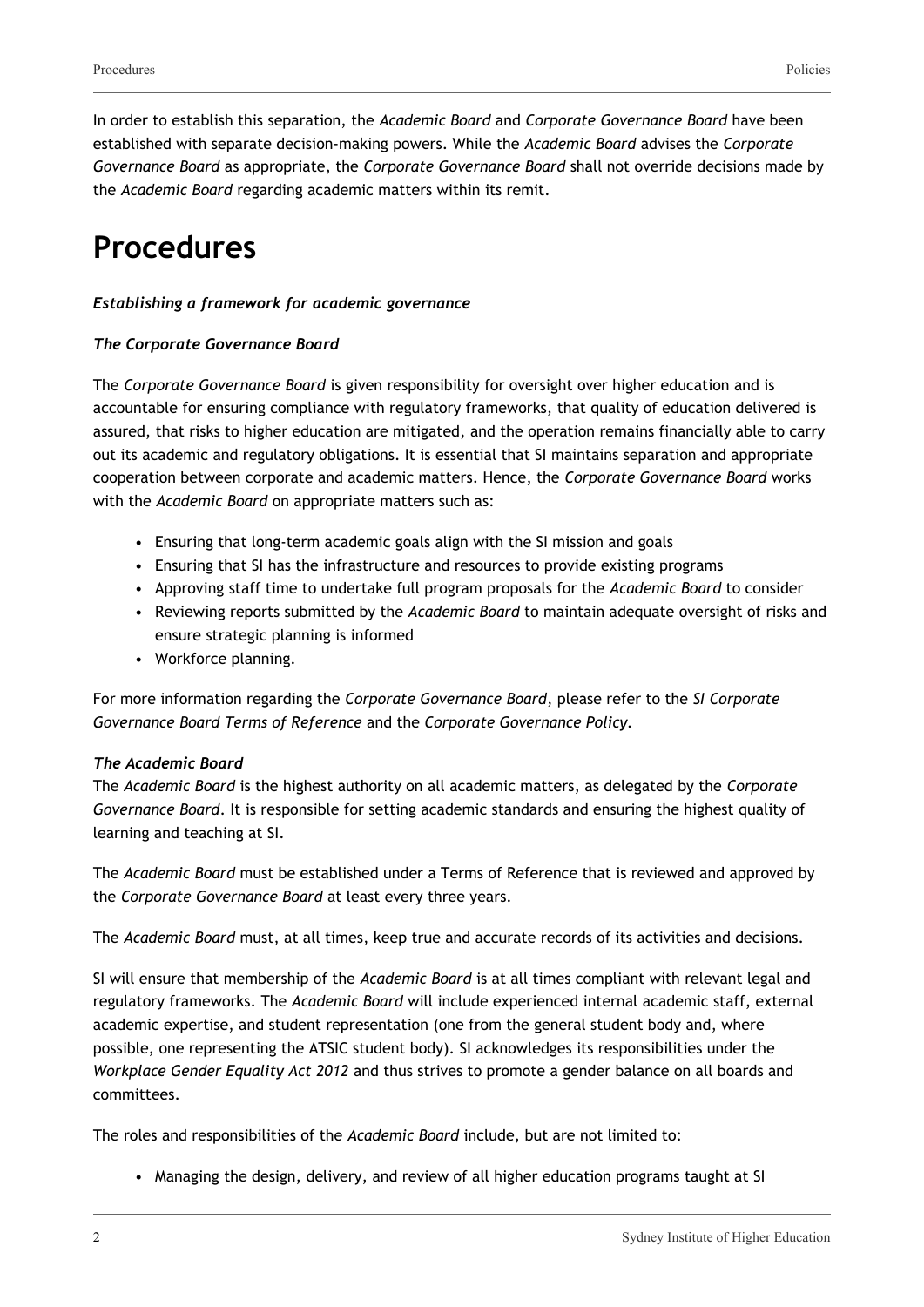- Ensuring academic operations are carried out in compliance with relevant legal and regulatory requirements
- Approving and reviewing all of SI's policies related to academic governance
- Setting and approving internal benchmarks for academic quality
- Managing rules and procedures surrounding student academic conduct, and corresponding misconduct
- Upholding the highest academic standards across SI
- Ensuring that benchmarks for the quality and outcomes of each higher education program at SI are established on advice from academic management committees
- Ensuring robust risk management across SI's academic operations
- Ensuring that all delegations of academic authority are implemented effectively.

For more information on the *Academic Board's* responsibilities, including meeting procedures, Board membership, and key procedures and functions carried out by the Board, please refer to the SI *Academic Board Terms of Reference*.

#### *Student representative*

SI is committed to maintaining student representation in decision-making by establishing a student representative as a member of the *Academic Board*. This representative should be nominated by the students on an annual basis. There may be a substitution if the nominated representative is unable to fulfil their duties, or there is significant dissatisfaction from the student body.

The student representative must create a channel for listening to student complaints, potential issues and suggestions. The student representative then has an obligation to raise these issues with the *Academic Board*.

The *Academic Board* is obligated to listen to the students' interests raised by the student representative in good faith. To this end, student concerns are a standing item of the *Academic Board* agenda.

#### *Senior academic staff*

The Dean is responsible for overseeing the delivery and support of all higher education programs at SI, along with expectations of scholarship for academic staff. The Dean as a member of senior management oversees academic staff management and course compliance to standards, and acts as a conduit between the *Corporate Governance Board*, *Academic Board* and senior management. The Dean chairs the *Learning and Teaching Committee* and is the senior academic leader internal to SI.

Reporting to the Dean, Program Directors have leadership responsibilities over a specific higher education program, which may include teaching into that program and responsibilities for developing curriculum, designing, conducting, and moderating assessment. Program Directors are responsible for conducting reviews and evaluation cycles, and reporting outcomes to the *Academic Board* and its subcommittees. Program Directors also supervise junior academic staff delivering the program.

#### *Academic management committees*

#### *The Learning and Teaching Committee:*

The *Academic Board* will establish a *Learning and Teaching Committee* which is broadly responsible for: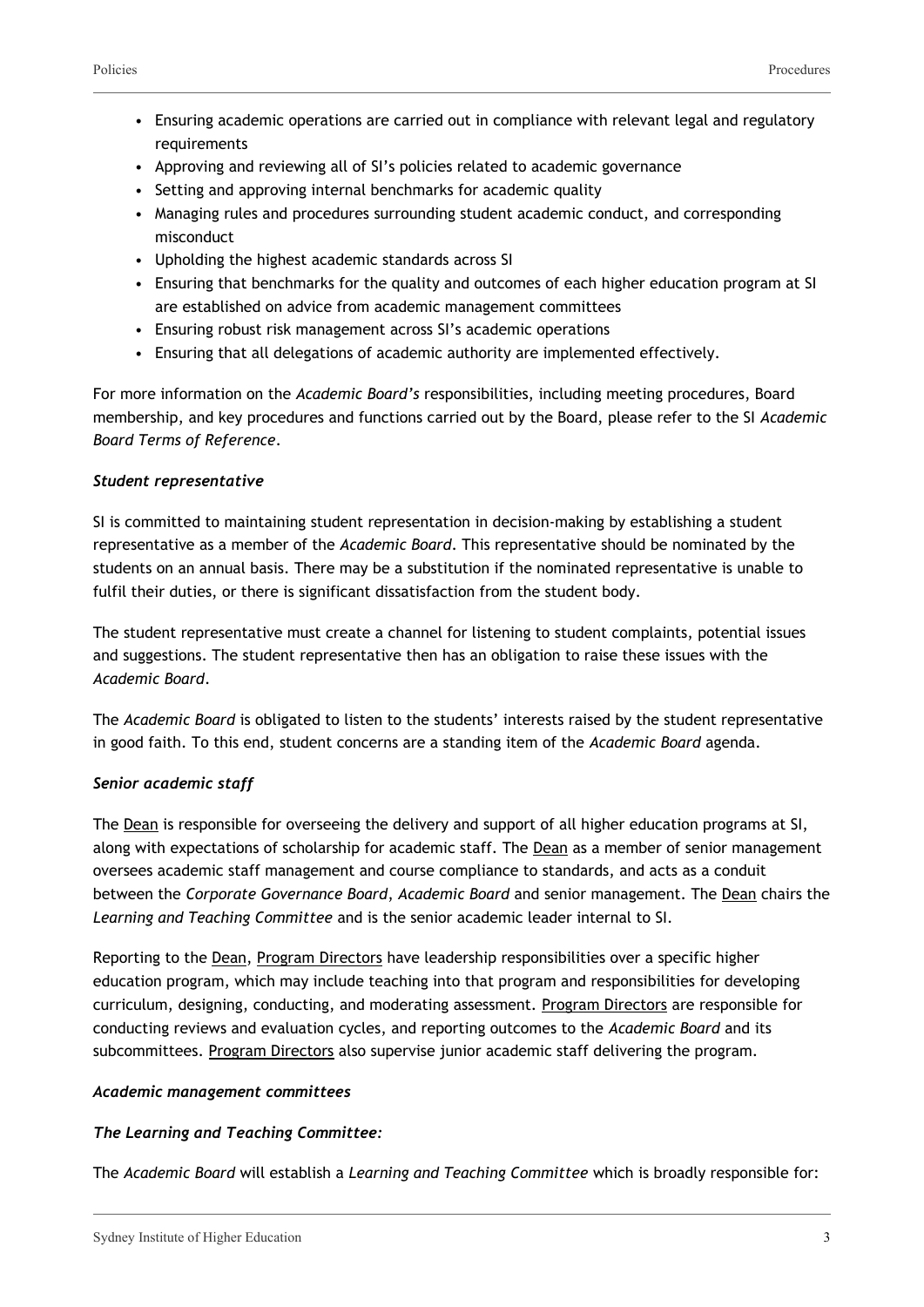- Academic standards
- Support of learning and teaching
- Program review
- Policy Implementation
- Learning and Teaching Plan
- Specific responsible are detailed in the *Learning and Teaching Committee Terms of Reference*.

#### *Program Advisory Committee:*

The *Academic Board* will establish a *Program Advisory Committee* which is broadly responsible for:

- Curriculum review
- Interim review and re-approval
- External curriculum advice
- Policy and planning advice
- Specific responsible are detailed in the *Program Advisory Committee Terms of Reference*.

#### *Program Monitoring Committee:*

The *Academic Board* will establish a *Program Monitoring Committee* which is broadly responsible for:

- Compiling performance metrics
- Benchmarking
- Advice on promotions
- Decisions on student grievance/student appeal cases
- Specific responsible are detailed in the *Program Monitoring Committee Terms of Reference*.

#### *Strategic planning for academic matters*

#### *The Learning and Teaching Plan*

The *Academic Board*, taking advice from the *Learning and Teaching Committee*, must review, develop, and approve the *Learning and Teaching Plan*. It must then observe the five-year review cycle to ensure the Plan remains actionable.

#### *The Workforce Plan*

The *Academic Board* must work in conjunction with the *Corporate Governance Board* to develop the *Workforce Plan*. It must provide advice on the staffing needs of SI's higher education program delivery for the five-year period.

### **Policy Implementation and Monitoring**

To ensure the effective implementation of this policy, the *Academic Board* must ensure that its delegations are implemented effectively. Committees and staff members under delegated authority by the *Academic Board* must compile periodic reports on their activities for review by the *Academic Board*, in accordance with the *Compliance Calendar.*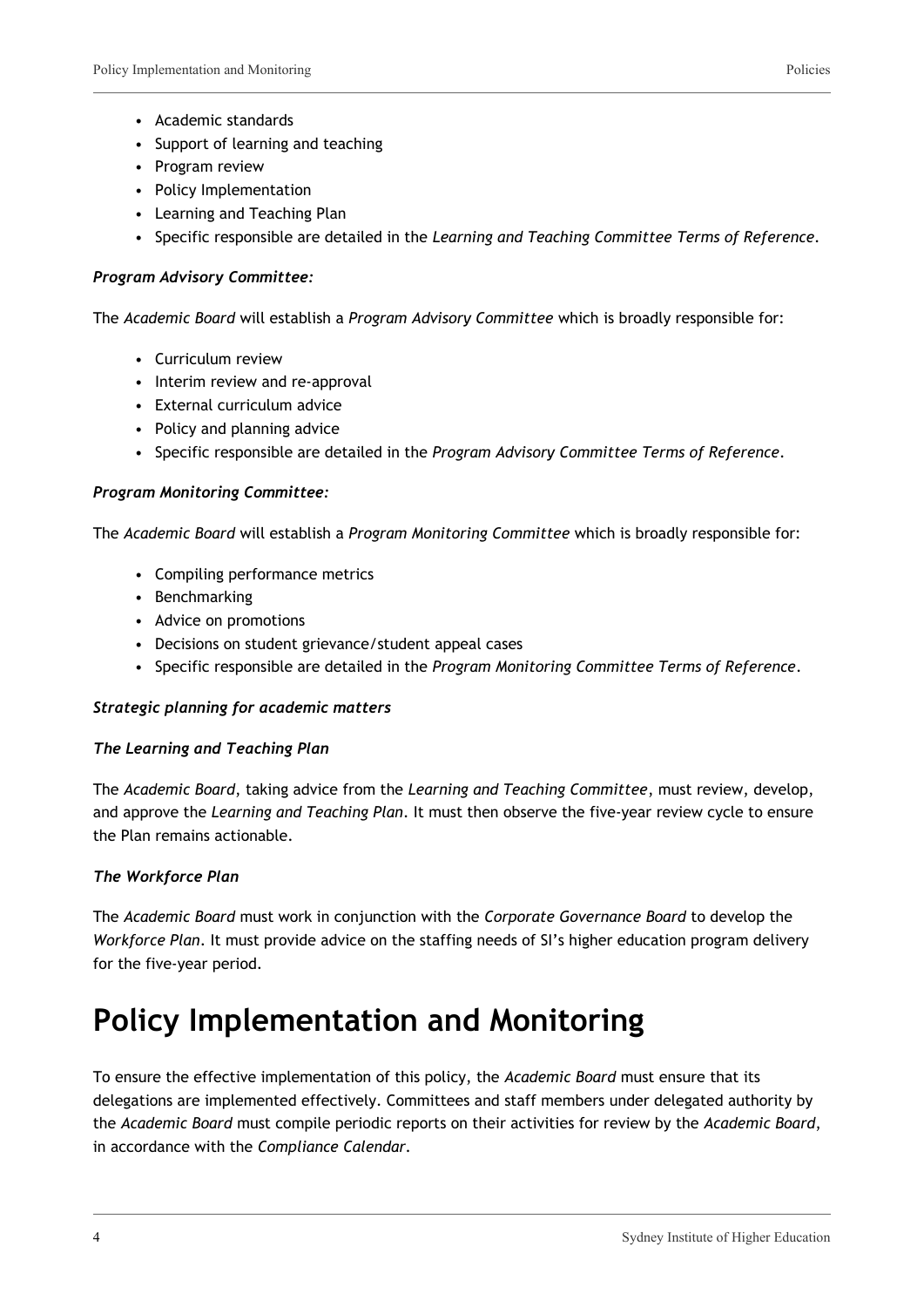To ensure proper ongoing monitoring of key matters, the following are standing items of the *Academic Board* agenda:

- Student representative contribution
- ATSIC representation and facilitation
- Review of student grievances, complaints, and appeals
- Student admissions matters
- Program delivery
- Learning and teaching resources and facilities
- Policy matters
- Risks to academic standards and integrity
- Benchmarking and progress and success measured against benchmarks
- Structure and content of learning and assessment.

Following the review of all reports and advice from committees and senior academic staff, the *Academic Board* will provide an annual report to the *Corporate Governance Board*.

In addition, SI will engage an independent Auditor at least every five years to undertake an independent review of the effectiveness of academic governance at SI. This review will take into account records kept by the *Academic Board* in the period of review.

### **Definitions**

**Academic Board:** the SI governing body responsible for academic oversight, including SI learning and teaching environment and practices, program development and approval, workforce planning, research and scholarship, and academic policies and procedures. The *Academic Board* advises the *Corporate Governance Board* on academic matters.

**Academic governance:** The structures, systems, and processes through which academic oversight is maintained, ensuring the best quality of learning, teaching, scholarship, and research at SI.

**Academic integrity:** the standards and values that must be embedded in all academic activities, such as accountability, fairness, honesty, and respect.

*Australian Qualifications Framework (AQF):* The national policy for regulated qualifications in Australian education at all levels.

**Corporate governance:** The structures, systems, and processes through which accountability is maintained, the strategic direction of SI is determined and pursued, performance is monitored and improved, and risks to key operations are managed.

**Corporate Governance Board:** The SI governing body responsible for the oversight of all SI operations, including the direction-setting, quality assurance, monitoring, and improvement of academic and nonacademic operations. It delegates responsibility for academic matters to the *Academic Board*.

**Program Advisory Committee:** A committee dedicated to reviewing and amending new program proposals, seeking external industry feedback on existing and proposed programs, conducting benchmarking activities, and monitoring program compliance with the relevant standards and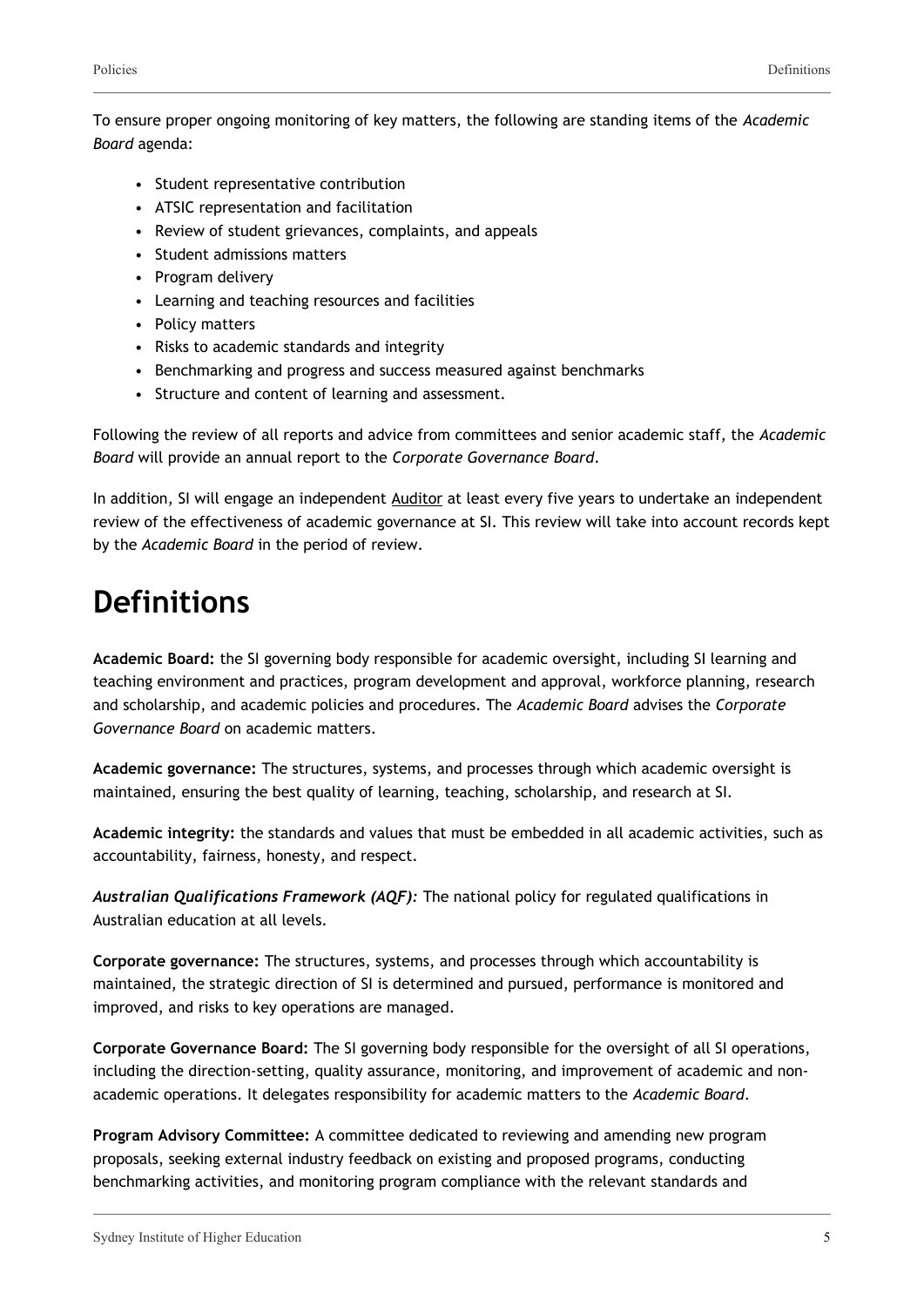**Program Monitoring Committee:** A committee dedicated to monitoring the quality of higher education programs at SI, primarily through reviewing and resolving student complaints and appeals, processing recognition of prior learning applications, and collating data on student performance and progression.

*Higher Education Standards Framework (Threshold Standards) 2015:* The Australian national standards for higher education that all higher education providers must meet, regulated by TEQSA.

**Learning and Teaching Committee:** A committee dedicated to planning and monitoring the quality of learning and teaching at SI, primarily through the development and implementation of the *Learning and Teaching Plan.*

**Tertiary Education Quality and Standards Agency (TEQSA):** Australia's regulatory body that registers and evaluates the performance of higher education providers against the Higher Education Standards Framework, thus ensuring that all students studying a higher education degree in Australia receive a quality education.

### **Review Schedule**

This policy will be reviewed by the *Academic Board* every three years.

| Version History |                |                |                             |                   |
|-----------------|----------------|----------------|-----------------------------|-------------------|
| Version number: | Approved by:   | Approval date: | Revision notes:             | Next review date: |
|                 | Academic Board | 25/10/2017     |                             | 25/10/2020        |
|                 | Academic Board | 06/01/2021     | No change. Periodic Review. | 06/01/2024        |

| $\triangle$ Related documents |                                                 |  |
|-------------------------------|-------------------------------------------------|--|
| $\bullet$                     | Academic and Professional Integrity Policy      |  |
| ☞                             | <b>Academic Standards Policy</b>                |  |
| $\bullet$                     | Corporate Governance Policy                     |  |
| $\bullet$                     | Program Development and Approval Policy         |  |
| $\bullet$                     | Program Review and Continual Improvement Policy |  |
| ☞                             | Learning and Teaching Policy                    |  |
| $\rightarrow$                 | Learning and Teaching Plan                      |  |
| $\rightarrow$                 | <b>Workforce Plan</b>                           |  |
| $\rightarrow$                 | Dean                                            |  |
| $\bullet$                     | Program Director - Business                     |  |
| $\bullet$                     | Program Director - ICT                          |  |